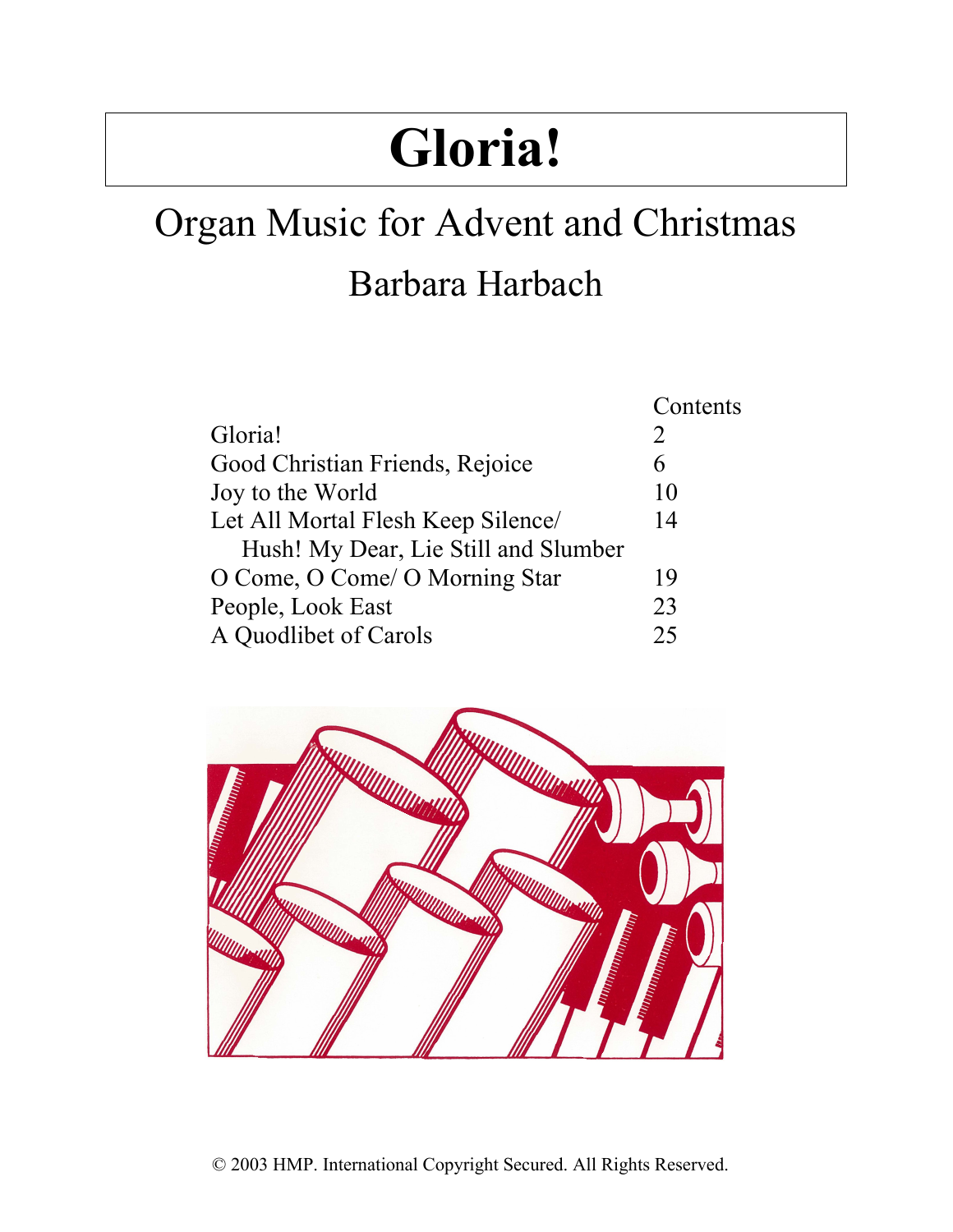Gloria!

Gt: Principals 8', 4', 2', Mixture Sw: Trumpet Ped: Principals 16', 8',4'

arr. Barbara Harbach







© 2003 HMP. International Copyright Secured. All Rights Reserved.

2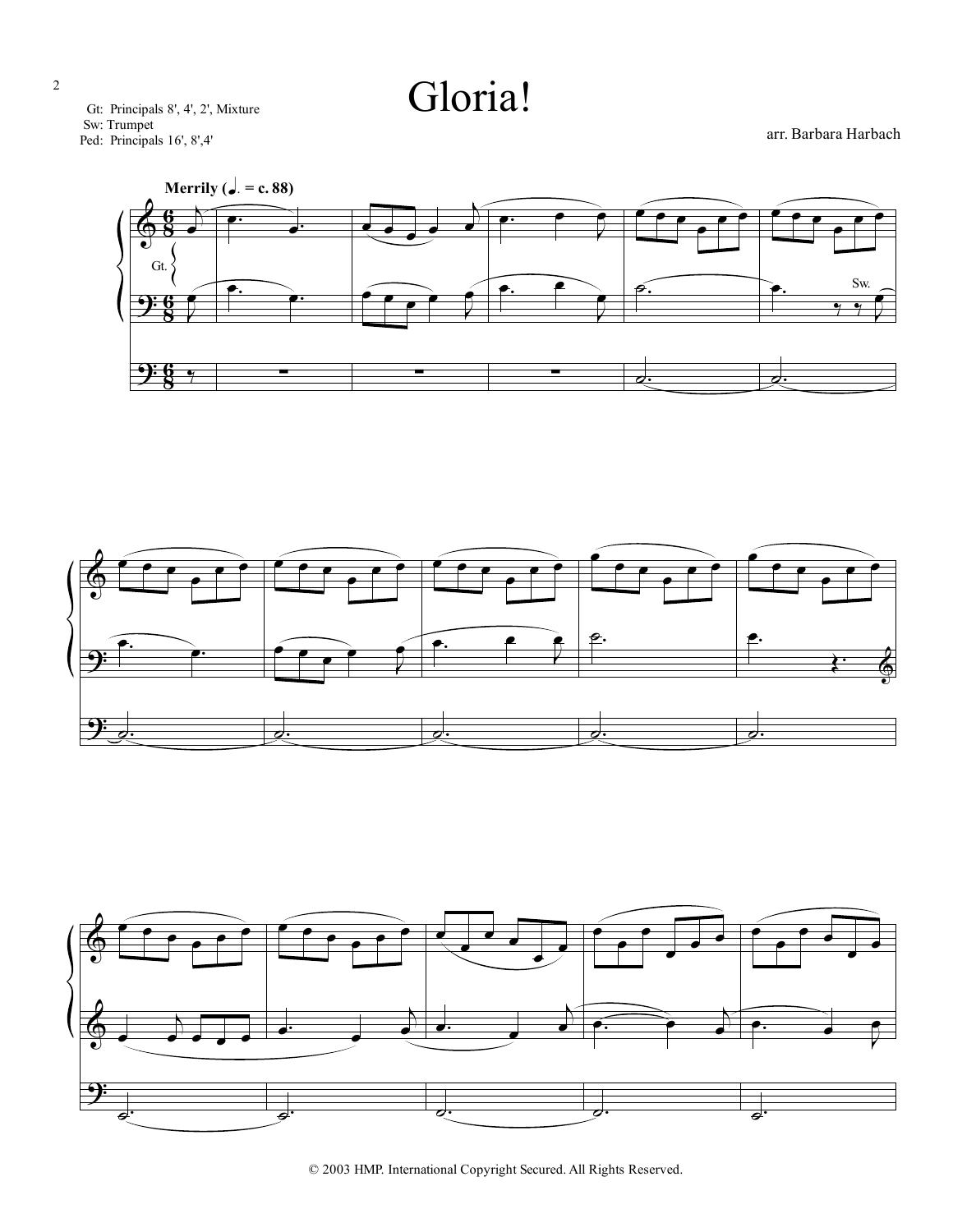

arr. Barbara Harbach









In dulci jubilo German carol, 14th c.

© 2003 HMP. International Copyright Secured. All Rights Reserved.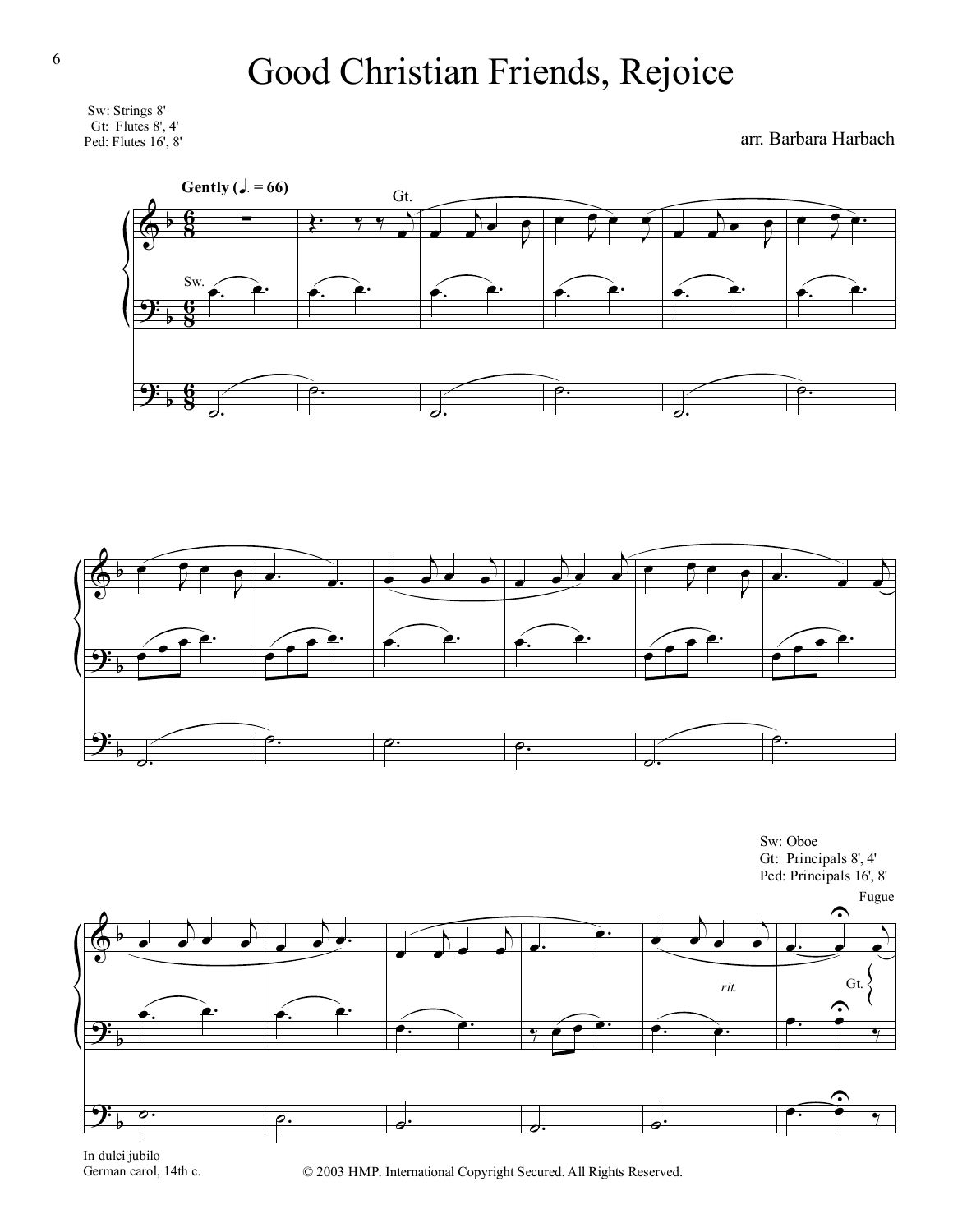Gt: Principals + Flutes 8' Sw: Trumpet 8' Ped: Flutes 16', 8', 4'

#### Joy to the World

arr. Barbara Harbach







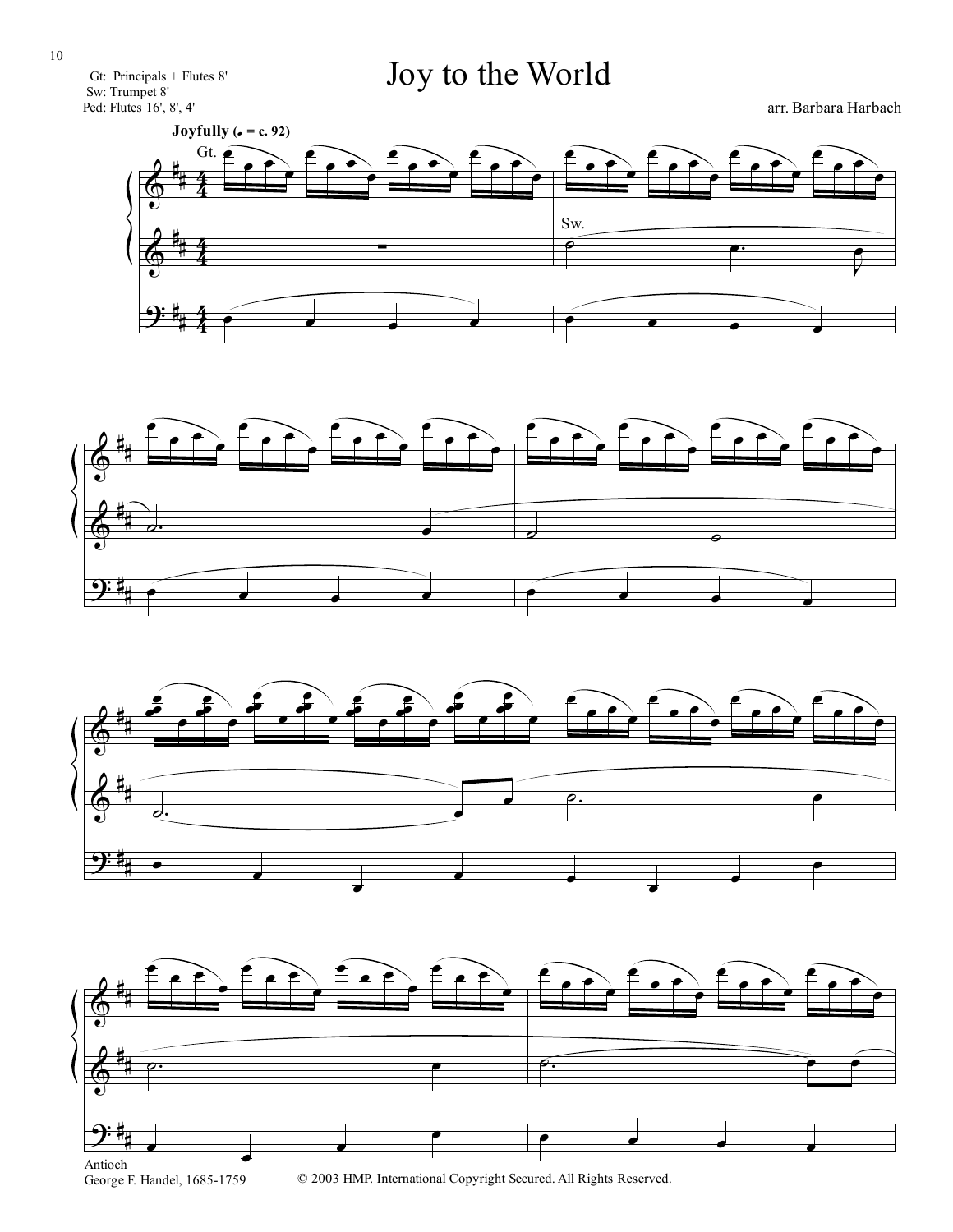Sw: Clarinet Gt: Flutes 8', 4' Ch: Oboe Ped: Flutes 16', 8'

or Hush! My Dear, Lie Still and Slumber

arr. Barbara Harbach





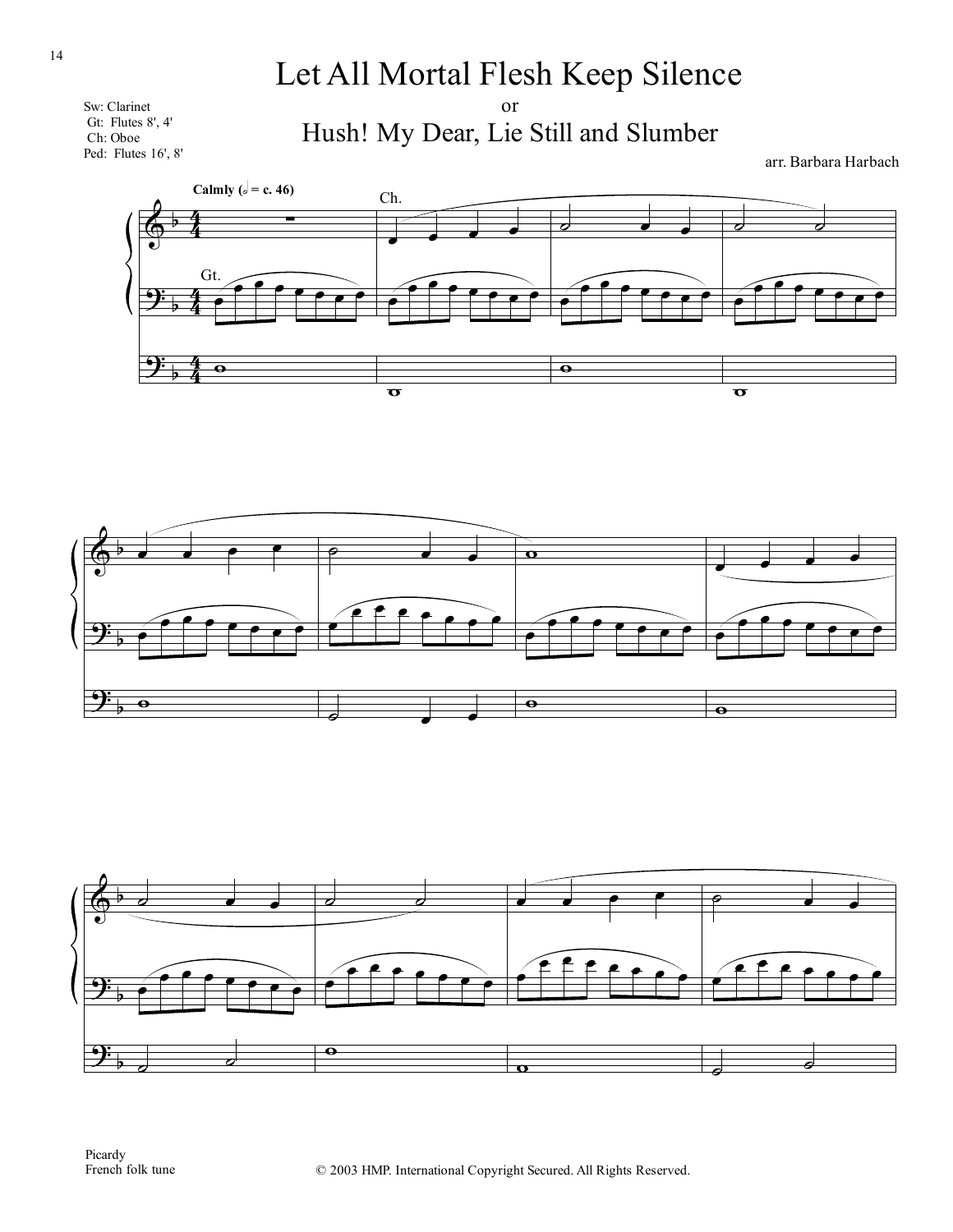Gt: Viola da Gamba Sw: Stopped Diapason 8' Ch: Flutes 8', 4' Ped: Flutes 16', Principal 8', Sw/Ped

∀

 $\frac{4}{4}$ 4 Ch.

 $rac{4}{4}$ 4

 $\Phi$ 

 $\frac{1}{2}$ 

∀

 $^{\prime}$ œ −  $\overline{\mathbf{e}}$  $\overrightarrow{c}$ Gt  $, \overrightarrow{e}$ œ − œ œ œ œ œ œ −<br>− œ  $e$   $e$   $e$ œ œ œ  $\epsilon$ œ −<br>∙ œ  $\bullet$   $\bullet$   $\bullet$  $\left( \frac{\text{I}}{\text{I}} = \text{c. 72} \right)$ 







Veni, Emmanuel, French processional, 15th c. Wie schön leuchtet, Philipp Nicolai, 1556-1608 arr. Barbara Harbach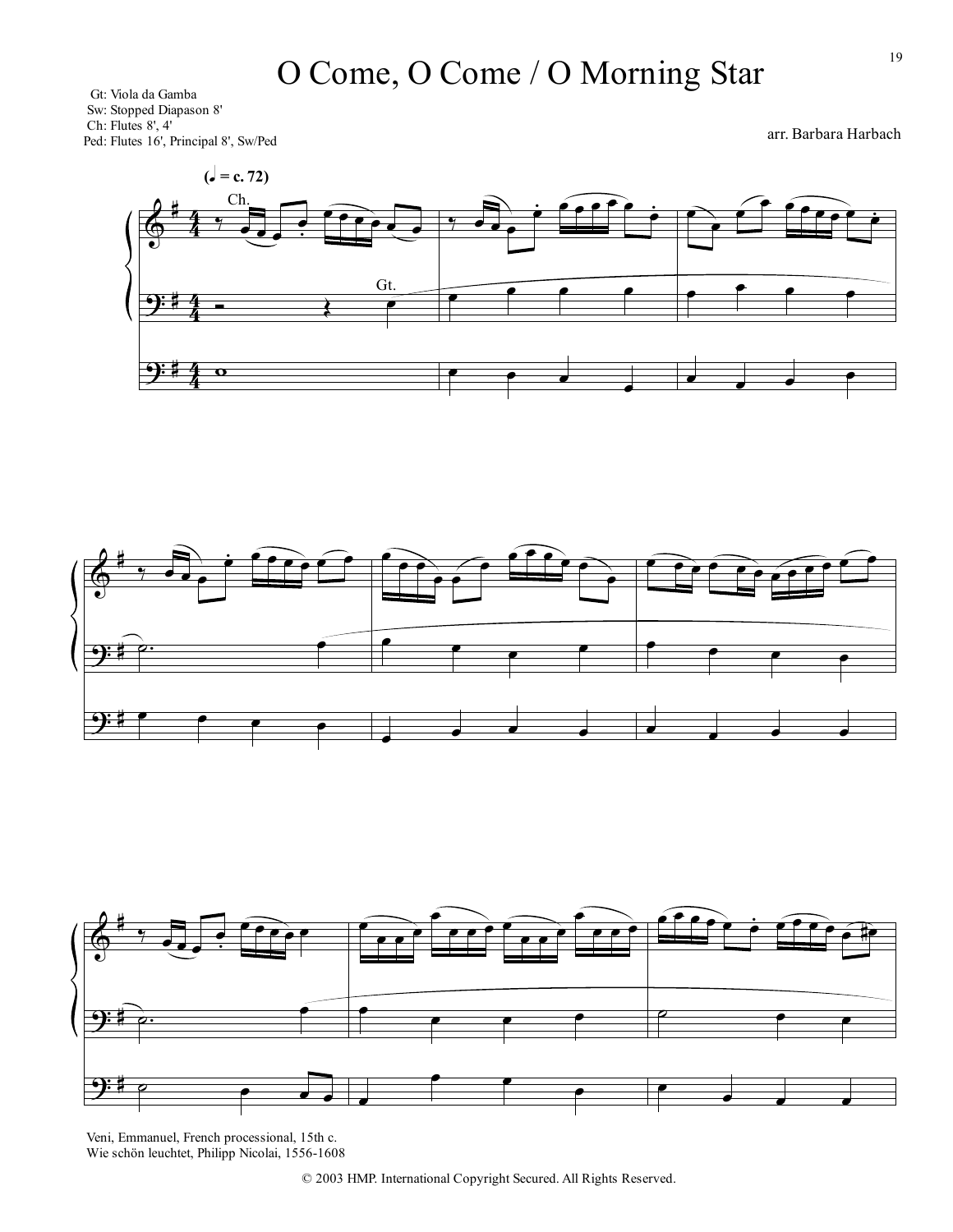### People, Look East

Gt: Principals 8', 4', 2' Sw: Trumpet Ped: Principals 16', 8',4'

arr. Barbara Harbach







Besançon, French Carol

© 2003 HMP. International Copyright Secured. All Rights Reserved.